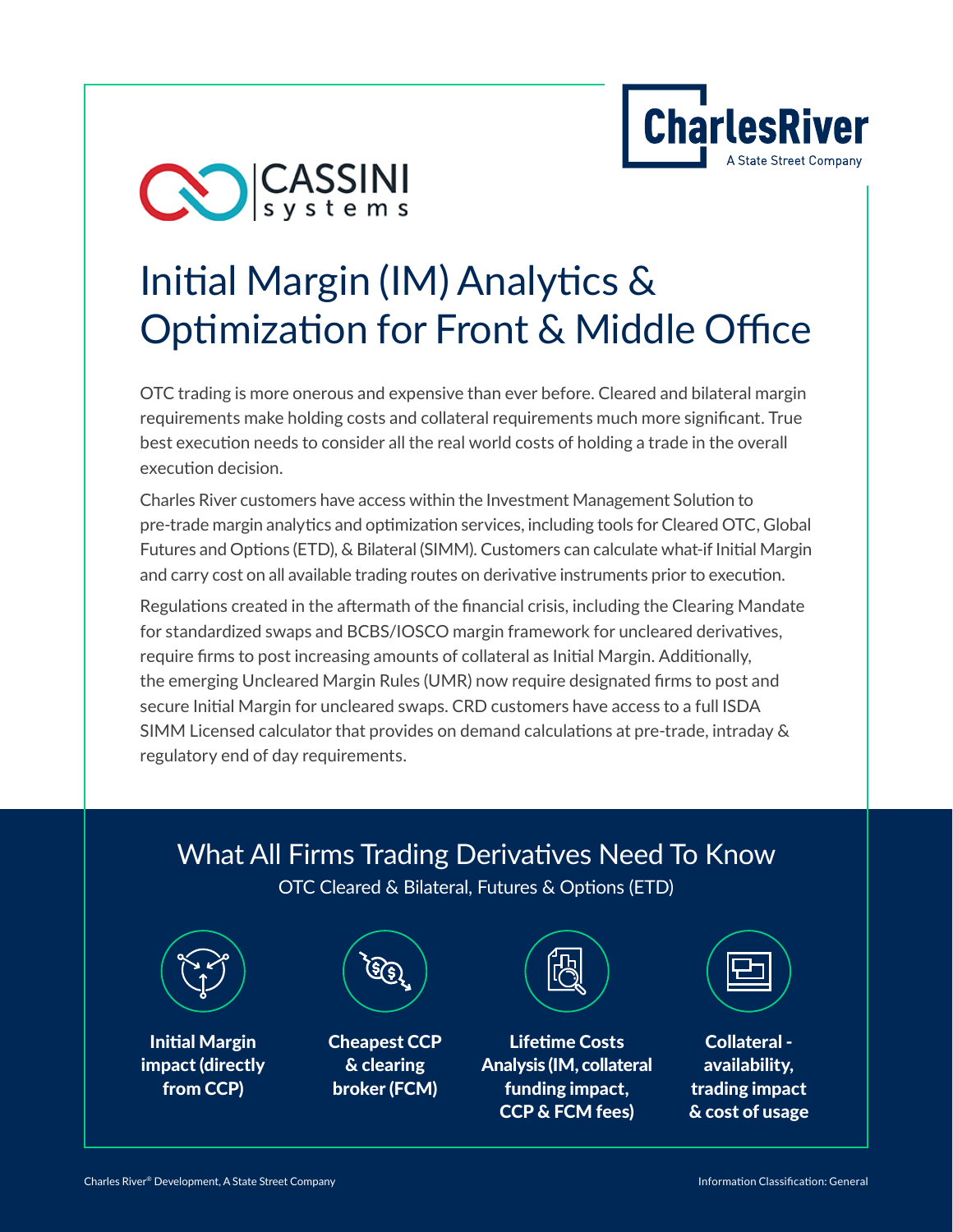#### **Initial Margin Estimate in Charles River IMS generated in Cassini**

|                                                                                                                                                                    | Charles River Investment Management Solution - v20R3 - Test Cluster                              |                       |                                                     |                   |                                      |                                  |              |                    |                                                                                                                           |                                                   |                                                                                      | $\sigma$ . |
|--------------------------------------------------------------------------------------------------------------------------------------------------------------------|--------------------------------------------------------------------------------------------------|-----------------------|-----------------------------------------------------|-------------------|--------------------------------------|----------------------------------|--------------|--------------------|---------------------------------------------------------------------------------------------------------------------------|---------------------------------------------------|--------------------------------------------------------------------------------------|------------|
|                                                                                                                                                                    | File Manager Trader Compliance Collateral PMAR IBOR DM Setup Tools Reports Sys Admin Window Help |                       |                                                     |                   |                                      |                                  |              |                    |                                                                                                                           |                                                   |                                                                                      |            |
| <b>巴巴 Q</b>                                                                                                                                                        |                                                                                                  |                       | Trading Blotter (Interest Rate Swap) - Test Cluster |                   |                                      |                                  |              |                    |                                                                                                                           |                                                   |                                                                                      |            |
|                                                                                                                                                                    | Trading Blotter (OTC Derivatives - Worksp                                                        |                       |                                                     |                   |                                      |                                  |              |                    |                                                                                                                           |                                                   |                                                                                      |            |
|                                                                                                                                                                    | OTC Derivatives - Workspace                                                                      |                       |                                                     |                   |                                      | Interest Rate Swap - Quick Entry |              |                    | + New ¥ Delete W Save · Cancel Edits · Group ■ Create Schedule ■ Gen W Analytics ■ Estimate IM ■ Clear : ◆ ■ Sa           |                                                   |                                                                                      |            |
|                                                                                                                                                                    | 图 Profiles Ra Save Profile B Buy B Sell B                                                        |                       |                                                     |                   |                                      |                                  |              |                    |                                                                                                                           |                                                   | ■ QOS # Make Multi-Leg ·                                                             |            |
|                                                                                                                                                                    | Take Ownership <sup>1</sup> > Split <sup>1</sup> - Merge -                                       | Fix CF Pos Pay        |                                                     | Notional          | 11000000                             |                                  | Currency USD |                    | Tenor 5Y                                                                                                                  |                                                   | pcation Value <b>&amp;</b> Split by Order Basis                                      |            |
| II.<br><b>Status</b>                                                                                                                                               | S Order Acco Sec Tic                                                                             | Counterp BOA          |                                                     | <b>Fixed Rate</b> | 0.0000                               | Principal                        |              | $\overline{0}$     |                                                                                                                           |                                                   | ap Execution History                                                                 |            |
| <b>New</b>                                                                                                                                                         | <b>Buy REPOACCOD REPO</b>                                                                        | Estimate IM<br>$\Box$ |                                                     |                   |                                      |                                  |              |                    |                                                                                                                           |                                                   | eve                                                                                  |            |
| New<br><b>New</b>                                                                                                                                                  | Buy REPOACC00 REPO<br>Buy FIACC00120 CB                                                          | LCH                   |                                                     |                   |                                      |                                  |              |                    |                                                                                                                           |                                                   |                                                                                      |            |
|                                                                                                                                                                    |                                                                                                  | Account               | Notion -                                            | Data              |                                      | <b>CLR_BROKER1</b>               |              | <b>CLR BROKER2</b> |                                                                                                                           | Exec Ti Exec Broker Exec Price Exe<br>8/21/20 BOA | 0.581                                                                                |            |
| Selected T Buy REPOACC00 REPO                                                                                                                                      |                                                                                                  | CMDEMO1               | 5,000,000                                           | Margin            | 121,255.39                           |                                  |              |                    | 142,236.65                                                                                                                |                                                   |                                                                                      |            |
| Sec Type Status -<br>OTC TT Trade<br>$\blacktriangleright$ Prelim (1)<br>Open<br>SW Ready<br>Pay Fixe<br>Open<br>PreOK $(1)$<br>Open<br>SW PreOK<br>Open<br>New(7) |                                                                                                  |                       |                                                     | Funding C         |                                      | 1,455.06<br>1.706.84<br>27<br>27 |              |                    |                                                                                                                           |                                                   |                                                                                      |            |
|                                                                                                                                                                    |                                                                                                  |                       |                                                     | Fees              |                                      |                                  |              |                    |                                                                                                                           |                                                   |                                                                                      |            |
|                                                                                                                                                                    |                                                                                                  |                       |                                                     | Lifetime C.       | 1,482.06                             |                                  |              |                    | 1.733.84                                                                                                                  |                                                   |                                                                                      |            |
|                                                                                                                                                                    |                                                                                                  | CMDEMO2               | 6,000,000                                           | Margin            |                                      | 143,598.23<br>186.677.6          |              |                    |                                                                                                                           |                                                   |                                                                                      |            |
|                                                                                                                                                                    |                                                                                                  |                       |                                                     | Funding C<br>Fees | 1,723.18<br>2,240.13<br>32.4<br>32.4 |                                  |              |                    |                                                                                                                           |                                                   |                                                                                      |            |
| Open $(21)$                                                                                                                                                        |                                                                                                  |                       |                                                     | Lifetime C        |                                      |                                  | 1.755.58     |                    | 2.272.53                                                                                                                  |                                                   |                                                                                      |            |
| $\rightarrow$ Work (17)                                                                                                                                            |                                                                                                  |                       |                                                     |                   |                                      |                                  |              |                    |                                                                                                                           |                                                   |                                                                                      |            |
| $\ge$ Ready (14)                                                                                                                                                   |                                                                                                  |                       |                                                     |                   |                                      |                                  |              |                    |                                                                                                                           |                                                   | <b>BOA</b>                                                                           |            |
| Selected Tota Ready                                                                                                                                                | Open                                                                                             |                       |                                                     |                   |                                      |                                  |              |                    | Save                                                                                                                      | Cancel                                            | <b>BOA</b>                                                                           |            |
| п                                                                                                                                                                  |                                                                                                  | <sup>a</sup> Account  | Acct Name                                           |                   | Notional                             | Principal                        | Accrued      | Net Money          | IM Amt Clearing B                                                                                                         |                                                   |                                                                                      |            |
| Account<br>CMDEMO1                                                                                                                                                 | <b>Acct Name</b><br>Collateral Mgmt Demo Acc                                                     | CMDEMO1               | Collateral Momt Demo Acc                            |                   | 5,000,000                            | $\sqrt{2}$                       | n            | $\theta$           | 140,233.40 CLR_BRO                                                                                                        |                                                   |                                                                                      |            |
| CMDEMO <sub>2</sub>                                                                                                                                                | Collateral Mgmt Demo Acc                                                                         | CMDEMO2               | Collateral Mgmt Demo Acc                            |                   | 6,000,000                            | $\overline{0}$                   | $\mathbf{0}$ | $\mathbf{0}$       | 178,135.48 CLR_BRO                                                                                                        |                                                   |                                                                                      |            |
|                                                                                                                                                                    |                                                                                                  |                       |                                                     |                   |                                      |                                  |              |                    |                                                                                                                           |                                                   |                                                                                      |            |
|                                                                                                                                                                    |                                                                                                  |                       |                                                     |                   |                                      |                                  |              |                    |                                                                                                                           |                                                   |                                                                                      |            |
|                                                                                                                                                                    |                                                                                                  |                       |                                                     |                   |                                      |                                  |              |                    |                                                                                                                           |                                                   |                                                                                      |            |
|                                                                                                                                                                    | Selected Total Collateral Mgmt Demo Acc                                                          |                       |                                                     |                   |                                      |                                  |              |                    |                                                                                                                           |                                                   |                                                                                      |            |
| Totals (2)                                                                                                                                                         |                                                                                                  | Totals (2)            |                                                     |                   | 11,000,000                           | $\mathbf{0}$                     | $\mathbf{0}$ | $\mathbf{0}$       | 318,368.88 CLR_BRO                                                                                                        |                                                   |                                                                                      |            |
| Variance                                                                                                                                                           |                                                                                                  |                       |                                                     |                   |                                      |                                  |              |                    | Quick Entry Main Margin Other Audit Analytics Addl Terms Quote / Execution Notional Schedule Target Target Opt Curve Cash |                                                   |                                                                                      |            |
| Results 1 of 61                                                                                                                                                    |                                                                                                  |                       |                                                     |                   |                                      |                                  |              |                    |                                                                                                                           |                                                   | Trade Monitor   Current User's Active Derivatives Orders * Last Updated: 12:26:22 PM |            |
|                                                                                                                                                                    |                                                                                                  |                       |                                                     |                   |                                      |                                  |              |                    |                                                                                                                           |                                                   |                                                                                      |            |

## Front Office Benefits

The ability to obtain pre-trade estimates directly from the Charles River IMS as part of the OTC derivatives trading workflow helps improve trading decisions by providing an accurate and consistent view of margin impact and lifetime trade costs across the trade lifecycle. This helps firms make the most efficient use of scarce margin and minimize drag on portfolio returns. Charles River IMS also enables the front office to have full visibility into pledged collateral levels in real time.

## Middle Office Benefits

Charles River IMS enables collateral management teams to stay in sync with trading activity. Informed by a timely view of available assets, teams can leverage electronic workflows to help ensure margin calls are fulfilled and communicated in a timely manner between the front and middle office.

Screenshots are for informative purposes only; no live data being used.